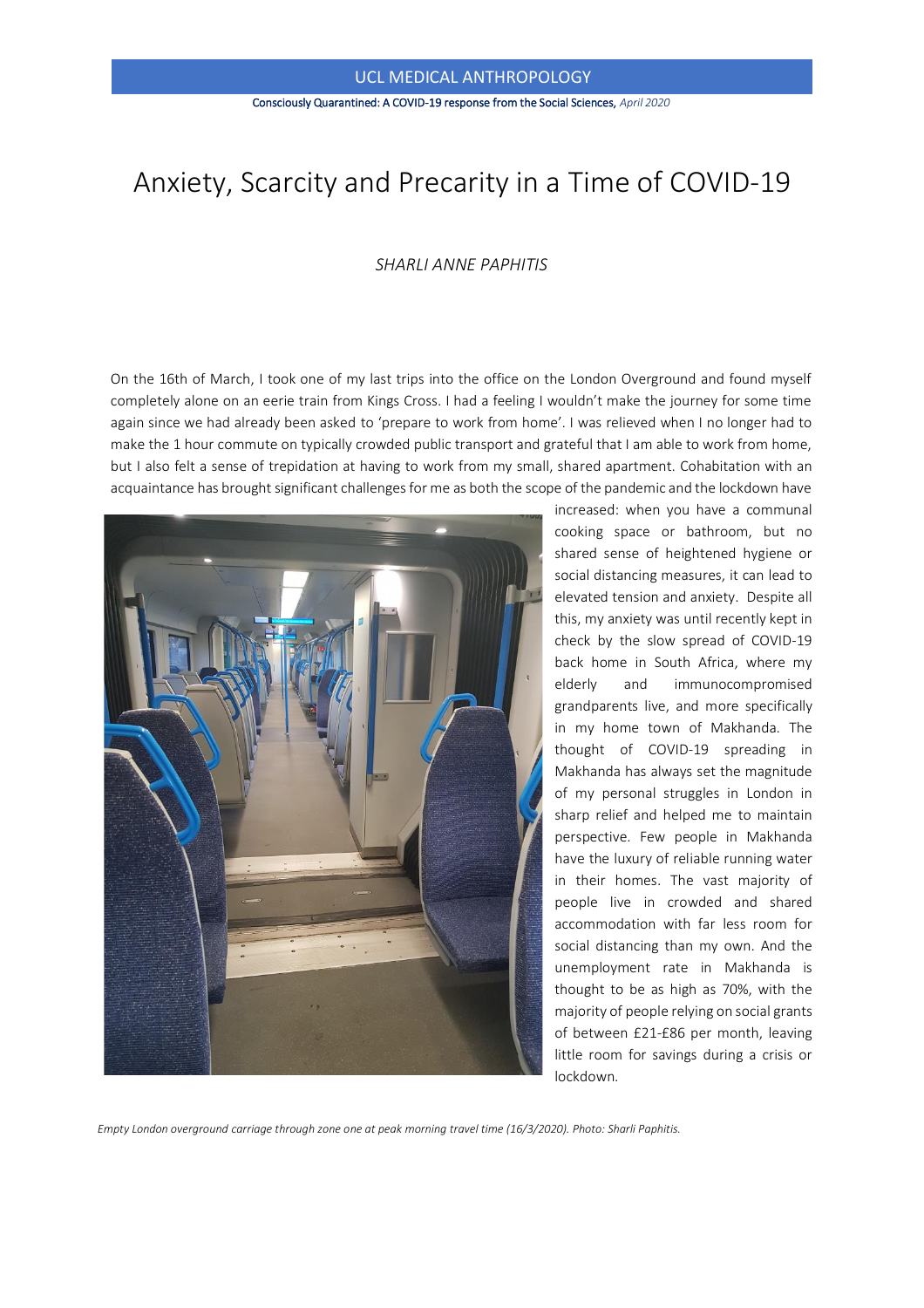#### Consciously Quarantined: A COVID-19 response from the Social Sciences, *April 2020*



*Collecting water from the spring outside of Makhanda. Photo: Brad Jackson [\(https://www.facebook.com/StudioBradJackson/\)](https://www.facebook.com/StudioBradJackson/)*

Since 2016, Makhanda has been battling severe drought and water supply challenges which have left communities without access to water for extended periods of time. The health implications of the water shortages have been exacerbated by the local situation of a town where water supply is already inequitably distributed, indoor plumbing is scarce and the reliance on communal taps widespread, and infrastructure deterioration leads to frequent water and sewage leaks in public and private spaces. Watching the advice emanating from health organisations flowing across every media outlet shows an assumption of water as a readily available resources to operationalise for public health measures - washing your hands frequently, cleaning clothing and linen frequently, and cleaning cutlery and crockery all require a significant amount of water. Any alternatives for cleaning such as hand-sanitizer or bleach are expensive or inaccessible, and the poorest and most vulnerable members of society (particularly women, children and the elderly) will continue to bear the greatest burden in the face of scarcity.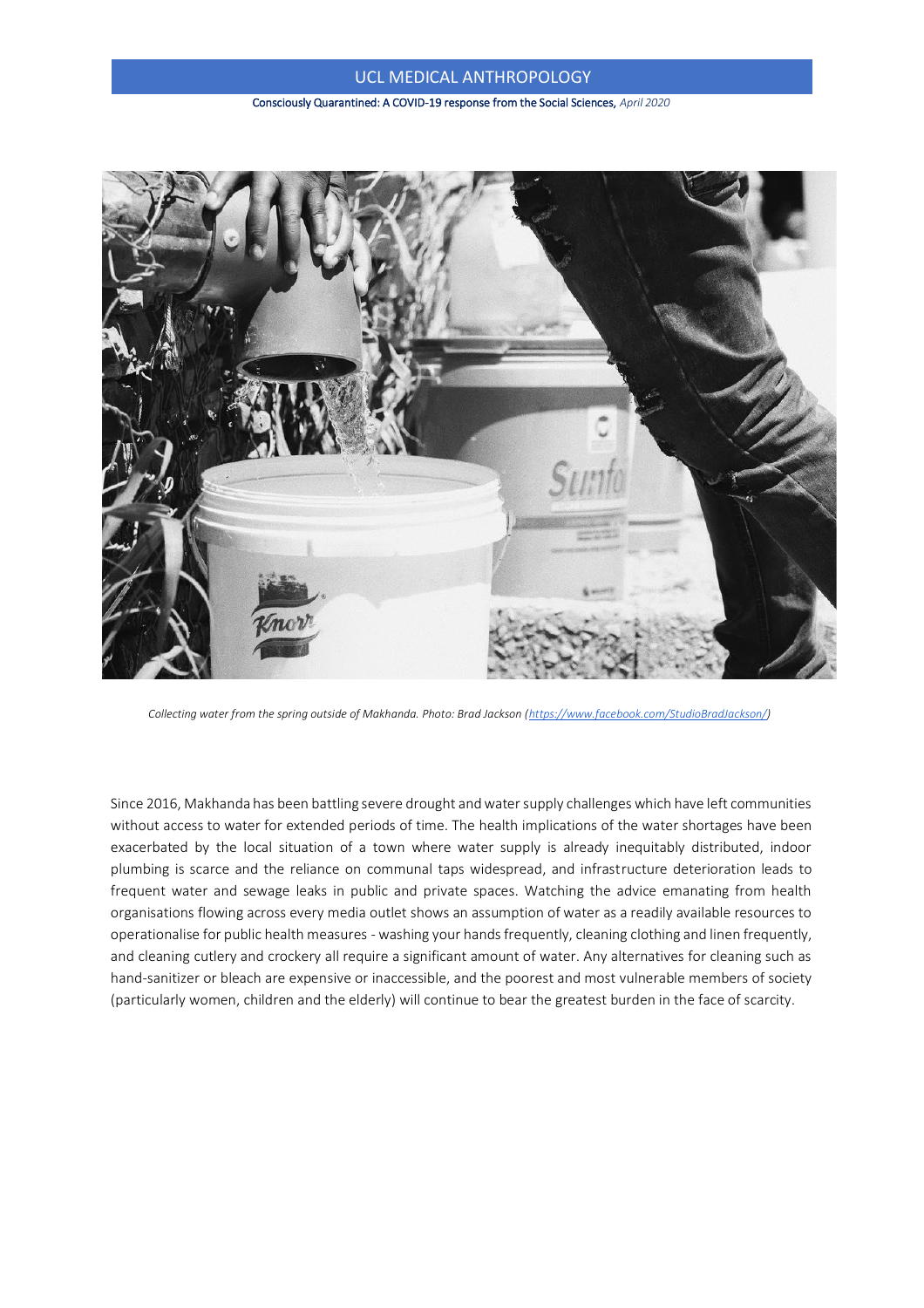Consciously Quarantined: A COVID-19 response from the Social Sciences, *April 2020*



*Frequently used 5lt plastic water containers collect water from delivery trucks when they are available in communities and taps run dry. Photo: Brad Jackson [\(https://www.facebook.com/StudioBradJackson/](https://www.facebook.com/StudioBradJackson/)*)

During a long term research project, my team has been working across six rural villages surrounding Makhanda in participatory health education programs. Shortly before lockdown measures were implemented across South Africa, my PhD student Theodore Duxbury ran participatory health promotion workshops on hypertension and diabetes with members of local communities. As conditions that place people at greater risk of complications from COVID-19 infection, these were particularly poignant sessions. Our partner NGO, the Amakhala Foundation, raised concerns that members of these hard to reach, rural communities were not receiving enough information about COVID-19, and nine sessions were run on this. During the COVID-19 session, community members were most concerned about the impact of COVID-19 on pregnancy, and felt that too little information was known about precautions that needed to be taken for pregnant women. These concerns were raised with significant validity in a context where, despite improvements, South Africa has not yet achieved the MDG targets for maternal mortality, and on the 16th of March the UK Chief Medical Officer issued precautionary advice for pregnant women to implement social distancing ahead of these measures being implemented for the general public (for more information about pregnancy and COVID-19 see [Coronavirus infection and pregnancy\)](https://www.rcog.org.uk/en/guidelines-research-services/guidelines/coronavirus-pregnancy/covid-19-virus-infection-and-pregnancy/) .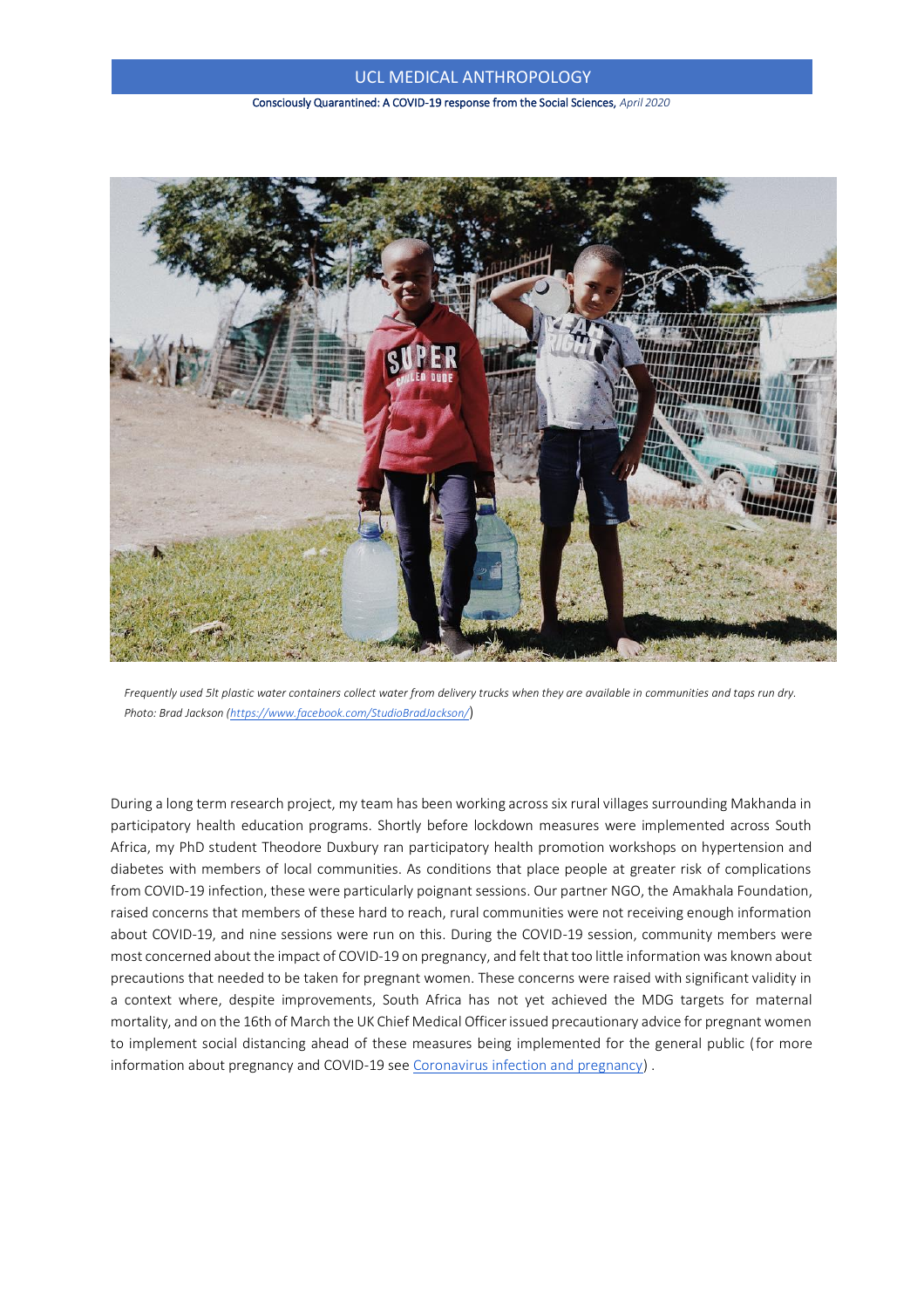### Consciously Quarantined: A COVID-19 response from the Social Sciences, *April 2020*



*PhD student Theodore Duxbury conducting a health promotion workshop in a rural village in the Eastern Cape. Photo: Anon.*

On the 27th of March with over 1,000 cases reported, South Africa, the current epicentre of the pandemic in Africa, went into lockdown with strict measures for the limitation of individual movement being enforced by the authorities. The decisive and proactive measures taken by the government are laudable and while scenes in the centre of town in Makhanda show people out and about, they also show people observing increased social distancing measures.